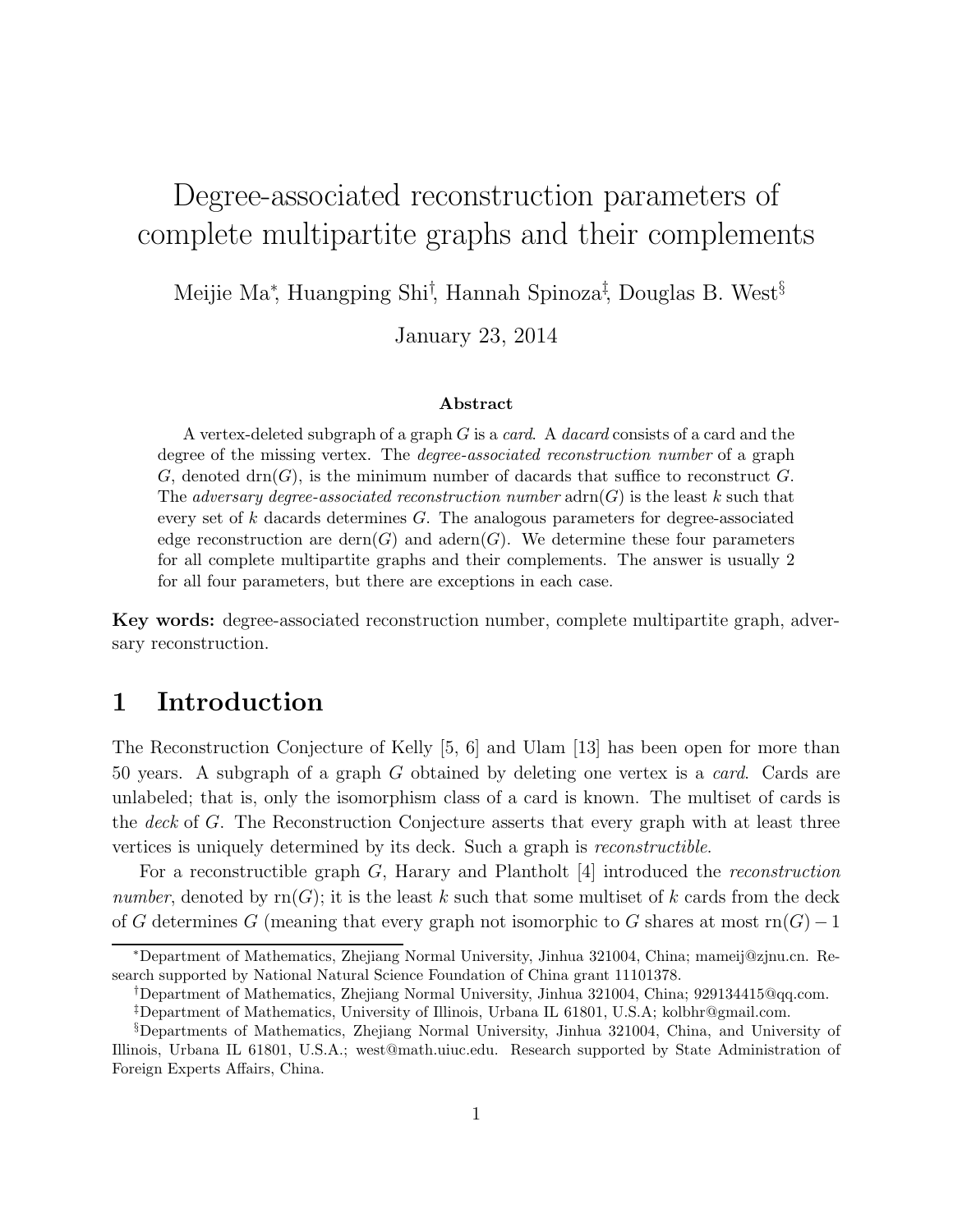of these cards with G). Myrvold [11] proposed the *adversary reconstruction number*, denoted by  $\text{arm}(G)$ ; it is the least k such that every multiset of k cards G determines G. That is, when an adversary chooses the cards, we may need to request more cards to guarantee that G can be reconstructed no matter which ones are chosen.

A *degree-associated card* or *dacard* is a pair (C, d) consisting of a card and the degree of the missing vertex. The *dadeck* is the multiset of dacards. Given the full deck without degrees, it is easy to compute the degrees of the missing vertices; hence the Reconstruction Conjecture is equivalent to reconstructibility from the dadeck. Without having all cards, the degree of the vertex missing from a card is hard to compute, so the dacard provides more information. Hence graphs may be reconstructible using fewer dacards than cards.

If the Reconstruction Conjecture holds, then every graph is reconstructible from its dadeck. Ramachandran [12] defined the *degree-associated reconstruction number*, denoted  $\text{drn}(G)$ , to be the minimum number of dacards that determine G. Barrus and West [1] proved drn(G)  $\geq$  3 for vertex-transitive graphs and drn(G) = 2 for all caterpillars except stars (where the value is 1) and the one 6-vertex tree with vertex degrees  $(3, 3, 1, 1, 1, 1)$ . They also conjectured that the maximum of drn(G) over *n*-vertex graphs is  $n/4 + 2$ , achieved by the disjoint union of two copies of the complete bipartite graph  $K_{n/4,n/4}$ . Although rn( $G$ ) = 3 for almost all graphs (Bollobás [2]),  $\text{drn}(G) = 2$  for almost all graphs [1].

Monikandan et al. [10] introduced the degree-associated analogue of Myrvold's adversary concept (attributing the definition to Ramachandran). For a graph G reconstructible from its dadeck, the *adversary degree-associated reconstruction number*, denoted adrn(G), is the least  $k$  such that every set of  $k$  dacards determines  $G$ . The definitions immediately yield  $\text{drn}(G) \leq \text{adrn}(G)$  for every G. Equality holds when G is vertex-transitive, since G then has only one multiset of dacards of each size. The value of adrn is known for complete graphs, complete bipartite graphs, cycles, and wheels [10]. In a subsequent paper, Monikandan and Sundar Raj [8] determined adrn for double-stars (see also [7]), for subdivisions of stars, and for the disjoint union of t complete *n*-vertex graphs and s cycles of length  $m$ . The proof in [1] that yields drn(G)  $\leq$  min{ $r + 2, n - r + 1$ } when G is r-regular with n vertices also implies  $adrn(G) \leq min\{r+2, n-r+1\}.$ 

An *edge-card* of G is obtained by deleting one edge; the multiset of all edge-cards is the edge-deck. The Edge-Reconstruction Conjecture (Harary [3]) states that every graph with more than three edges is determined by its edge-deck (the claw  $K_{1,3}$  and the disjoint union of a triangle and one vertex have the same edge-deck). The *degree* of an edge e, denoted by  $d(e)$ , is the number of edges incident to e; it is the degree of e in the line graph of G. The Edge-Reconstruction Conjecture is simply the statement that line graphs are reconstructable.

In reconstructing from edge-cards, the definitions of edge-reconstruction number and adversary edge-reconstruction number are analogous to the vertex setting. Similarly, we can associate the degree of the deleted edge with an edge-card to form a *decard*; the multiset of all decards is the *dedeck*. This leads to degree-associated edge-reconstruction parameters: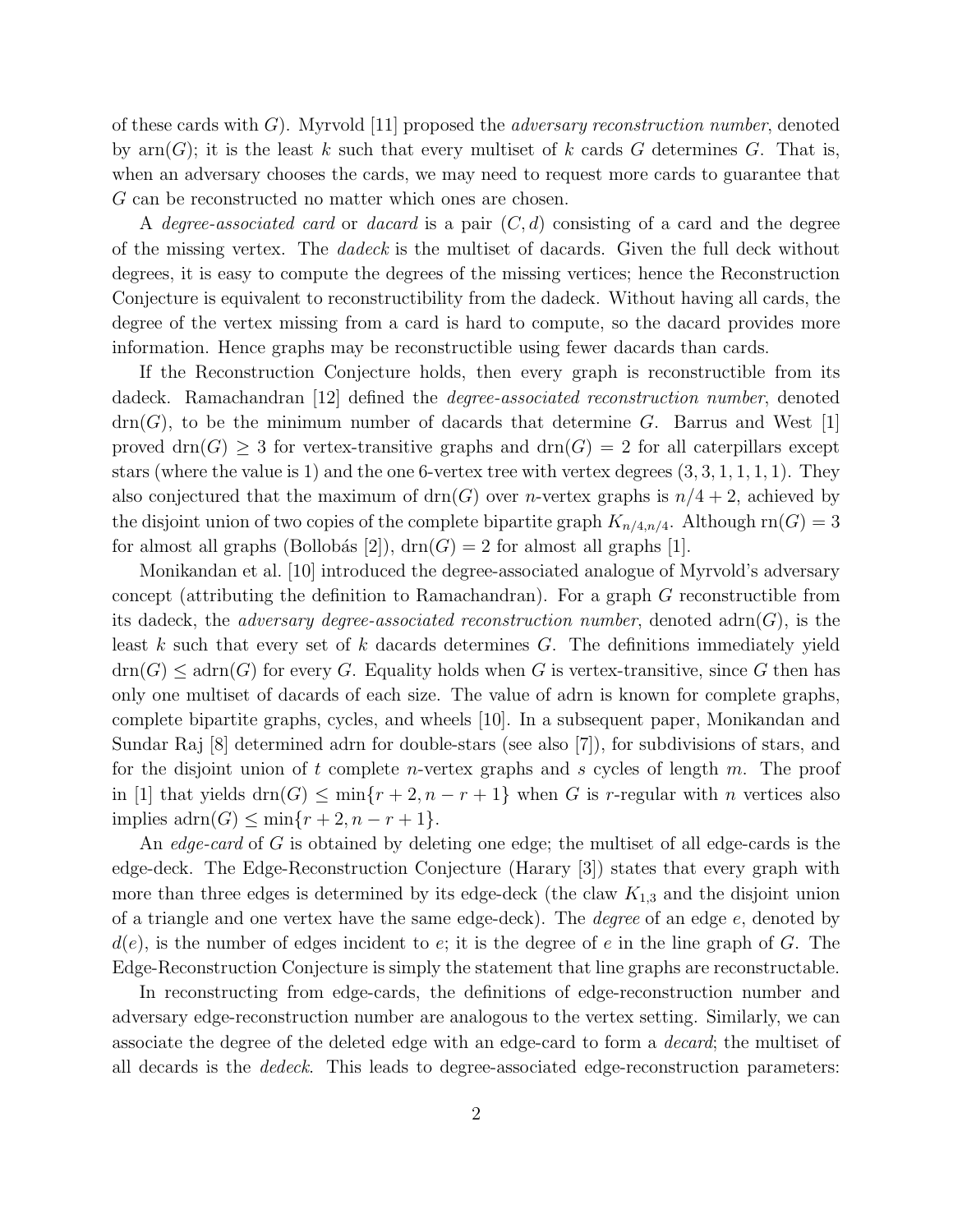$\text{dern}(G)$  is the minimum k such that some multiset of k decards determines G, and adern $(G)$ is the minimum k such that every multiset of k decards determines  $G$ .

The study of dern and adern was initiated by Monikandan and Sundar Raj [9]. They determined dern(G) and adern(G) when G is a regular graph, a complete bipartite graph, a path, a wheel, or a double-star. They also proved that  $\text{dern}(G) \leq 2$  and  $\text{adern}(G) \leq 3$  when G is a complete 3-partite set whose part-sizes differ by at most 1.

In this paper, we determine drn, adrn, dern, and adern for all complete multipartite graphs and their complements. Let r be the number of parts, and let  $\overline{n} = (n_1, \ldots, n_r);$ write  $K_{\overline{n}}$  for the complete multipartite graph  $K_{n_1,\dots,n_r}$ . A *clique-union* is a disjoint union of complete graphs; write  $G_{\overline{n}}$  for the clique-union that is the complement of  $K_{\overline{n}}$ .

Trivially, a graph and its complement have the same value of drn [1] and the same value of adrn [8]. To determine drn $(K_{\overline{n}})$  and adrn $(K_{\overline{n}})$ , we determine the values for  $G_{\overline{n}}$ . We show that in most cases  $\text{drn}(K_{\overline{n}}) = \text{adrn}(K_{\overline{n}}) = 2$ . With  $n_1 \leq \cdots \leq n_r$ , the exceptions for drn (Theorem 2.6) are  $\text{drn}(K_{\overline{n}}) = 1$  when  $r = 1$  or  $n_1 = 1$ , and  $\text{drn}(K_{\overline{n}}) = 3$  when  $r > 1$  and  $n_1 = n_r \geq 2$ . The exceptions for adrn (Theorem 2.7) are adrn $(K_{\overline{n}}) = 1$  when  $r = 1$  or when  $n_r \leq 2$  and  $n_{r-1} = 1$ , and  $adrn(K_{\overline{n}}) = 3$  when  $n_j - n_i \in \{0, 2\}$  for some i and j with  $n_j > 1$ .

A significant difference between the vertex-based and edge-based parameters is that a graph and its complement need not have the same value of dern and adern. For example, consider the graph  $C'_{8}$ 8 formed from an 8-cycle by adding a 4-cycle through the even-indexed vertices:  $\text{dern}(C_8'')$  $S'_{8}$ ) > 1, but the complement of  $C'_{8}$  $\frac{1}{8}$  is determined by one decard.

Our results for degree-associated edge-reconstruction show that in most cases dern $(G_{\overline{n}})$  =  $adern(G_{\overline{n}}) = \text{dern}(K_{\overline{n}}) = adern(K_{\overline{n}}) = 2$ . We leave the descriptions of the exceptions to the statements of the individual theorems.

The main idea in the proofs is to obtain conditions on  $\overline{n}$  under which any two dacards (or any two decards, respectively) determine the graph in question,  $G_{\overline{n}}$  or  $K_{\overline{n}}$ . When these conditions fail, generally the value of the parameter is 3 or 4. However, we also note a simple condition implying dern $(G) = 1$  sometimes holds for  $G_{\overline{n}}$  or  $K_{\overline{n}}$ : If a graph G has an edge e such that  $d(e) = 0$  or no two nonadjacent vertices in  $G - e$  other than the endpoints of e have degree-sum  $d(e)$ , then the decard  $(G - e, d(e))$  determines G (Lemma 3.1).

## 2 Vertex reconstruction for  $G_{\overline{n}}$  and  $K_{\overline{n}}$

In this section, we determine drn and adrn for  $G_{\overline{n}}$  and  $K_{\overline{n}}$ . Our main tools are conditions under which two dacards determine  $G_{\overline{n}}$ . Let a *j-component* of a graph be a component isomorphic to  $K_j$ , the complete graph with j vertices.

**Lemma 2.1.** If a graph H other than  $G_{\overline{n}}$  shares at least two dacards with  $G_{\overline{n}}$ , then H arises *from such a dacard* (C, d) *by adding a vertex with* d *neighbors in a* (d + 1)*-component of* C *or with* d − 1 *vertices in a* (d − 1)*-component and one neighbor in another component.*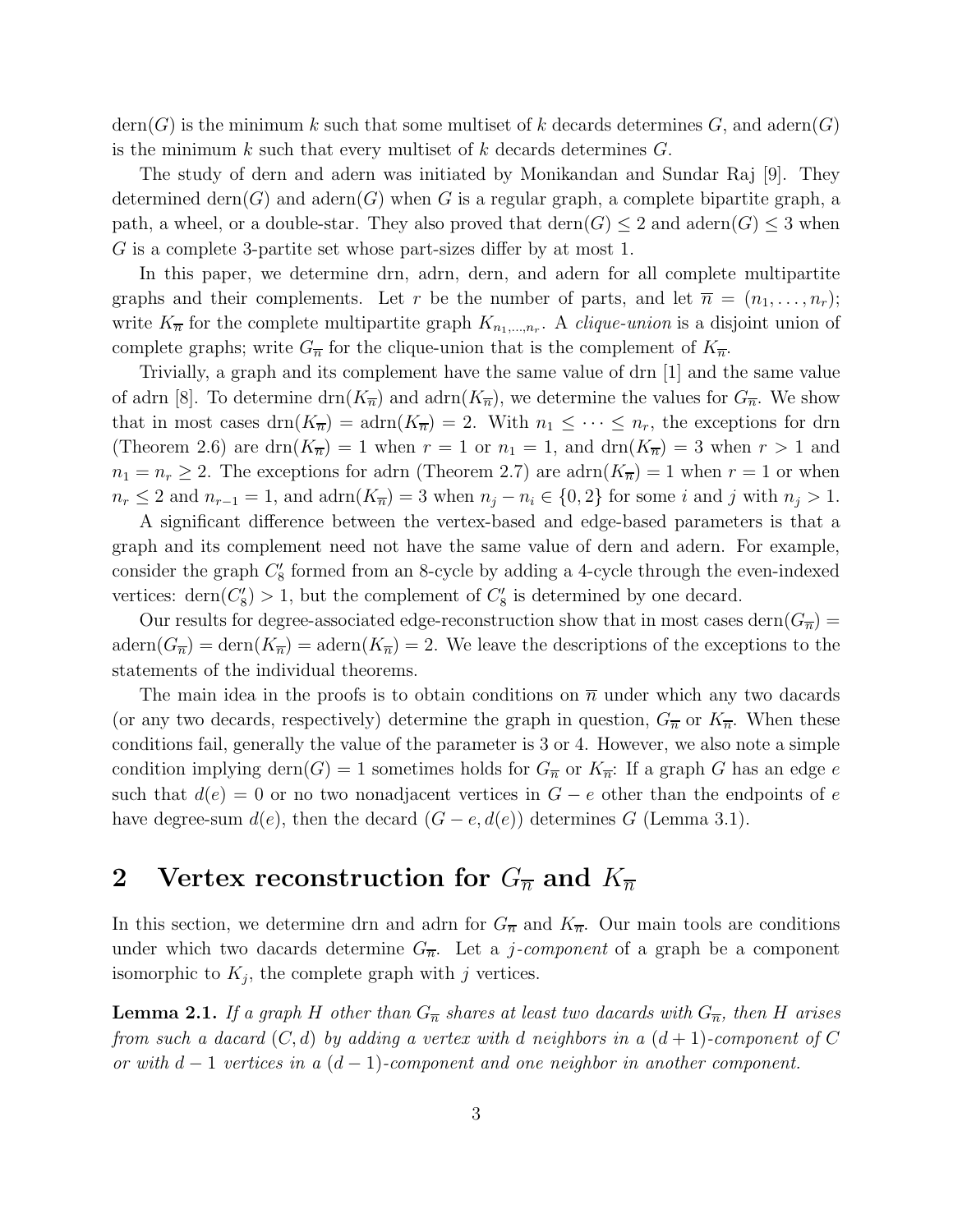*Proof.* The graph H arises from C by adding a vertex v having d neighbors in C. In all cases other than those listed above, every card other than  $H - v$  has a component that is not a complete graph. Hence the listed cases are the only graphs other than  $G_{\overline{n}}$  that share at least two dacards with  $G_{\overline{n}}$ . The other cases to consider are (1) v has neighbors in at least three components of C, (2) v has at least two neighbors in each of two components of C, (3) v has  $d-1$  neighbors in a j-component of C with  $j > d-1$  and one neighbor in another component, and (4) v has all neighbors in a j-component of C with  $j > d+1$ .  $\Box$ 

### **Lemma 2.2.** Any two distinct dacards of  $G_{\overline{n}}$  determine  $G_{\overline{n}}$ .

*Proof.* Given  $\overline{n} = (n_1, \ldots, n_r)$ , let  $\hat{n}_t$  denote the *r*-tuple obtained from *n* by decreasing the *t*th entry by 1. Since the given dacards are distinct, we may assume that they are  $(G_{\hat{n}_i}, n_i-1)$ and  $(G_{\hat{n}_j}, n_j - 1)$ , where  $n_i < n_j$ .

If  $n_i = 1$ , then  $G_{\overline{n}}$  has an isolated vertex and is determined by the dacard  $(G_{\hat{n}_i}, 0)$ . Henceforth assume  $n_i \geq 2$ , so  $n_j \geq 3$ . Let H be a reconstruction from  $(G_{\hat{n}_j}, n_j - 1)$  that also has  $(G_{\hat{n}_i}, n_i-1)$  as a dacard. By Lemma 2.1, when  $H \ncong G_{\overline{n}}$  there are only two cases for the neighborhood of v that permit  $G_{\hat{n}_i}$  to also be a card of H.

*Case 1: All neighbors of v lie in one*  $n_j$ -component of  $G_{\hat{n}_j}$ . In this case, the component  $C'$  of  $H$  containing  $v$  is not a complete graph and remains in any card obtained by deleting a vertex of degree  $n_i - 1$ , since  $\delta(C') = n_j - 1$ . Hence  $(G_{\hat{n}_i}, n_i - 1)$  is not a dacard of H.

*Case 2:* v *has*  $n_j - 2$  *neighbors in an*  $(n_j - 2)$ -component of  $G_{\hat{n}_j}$  and one neighbor x in *another component.* In this case the only card of H distinct from  $G_{\hat{n}_j}$  that is a clique-union is  $H-x$ . Since  $(G_{\hat{n}_i}, n_i-1)$  is a dacard of H, we have  $d_H(x) = n_i-1$ . Now  $H-x$  is obtained from  $G_{\hat{n}_j}$  by adding v to turn an  $(n_j-2)$ -component into an  $(n_j-1)$ -component and deleting x from an  $(n_i-1)$ -component; hence  $H-x$  has the same number of  $n_j$ -components as  $G_{\hat{n}_j}$ , which is fewer than  $G_{\overline{n}}$  has. Since  $n_i < n_j$ , in  $G_{\hat{n}_i}$  the number of  $n_j$ -components is the same as in  $G_{\overline{n}}$ . However, the number of such components in  $H - x$  is smaller. Hence  $H - x$  cannot be  $G_{\hat{n}_i}$ , which eliminates this case.  $\Box$ 

#### **Lemma 2.3.** Any three identical dacards of  $G_{\overline{n}}$  determine  $G_{\overline{n}}$ .

*Proof.* We may assume that the three dacards are copies of  $(G_{\hat{n}_i}, n_i - 1)$ . Let H be a graph having three copies of  $(G_{\hat{n}_i}, n_i - 1)$  in its dadeck, obtained from  $G_{\hat{n}_i}$  by adding a vertex v with degree  $n_i - 1$  (in H).

If  $n_i = 1$ , then H is formed by adding an isolated vertex to  $G_{\hat{n}_i}$ . Hence  $H \cong G_{\overline{n}}$ .

If  $n_i = 2$ , then v has degree 1; let x be its neighbor in  $G_{\hat{n}_i}$ . Let x be in an  $n_j$ -component in  $G_{\hat{n}_i}$ . If  $n_j \geq 3$ , then  $(G_{\hat{n}_i}, 1)$  occurs only once in the dadeck of H. If  $n_j = 2$ , then the component of H containing v is  $K_{1,2}$ , and H has two copies of  $(G_{\hat{n}_i}, 1)$  in its dadeck. Having three copies of  $(G_{\hat{n}_i}, 1)$  requires  $n_j = 1$ , which yields  $H \cong G_{\overline{n}}$ .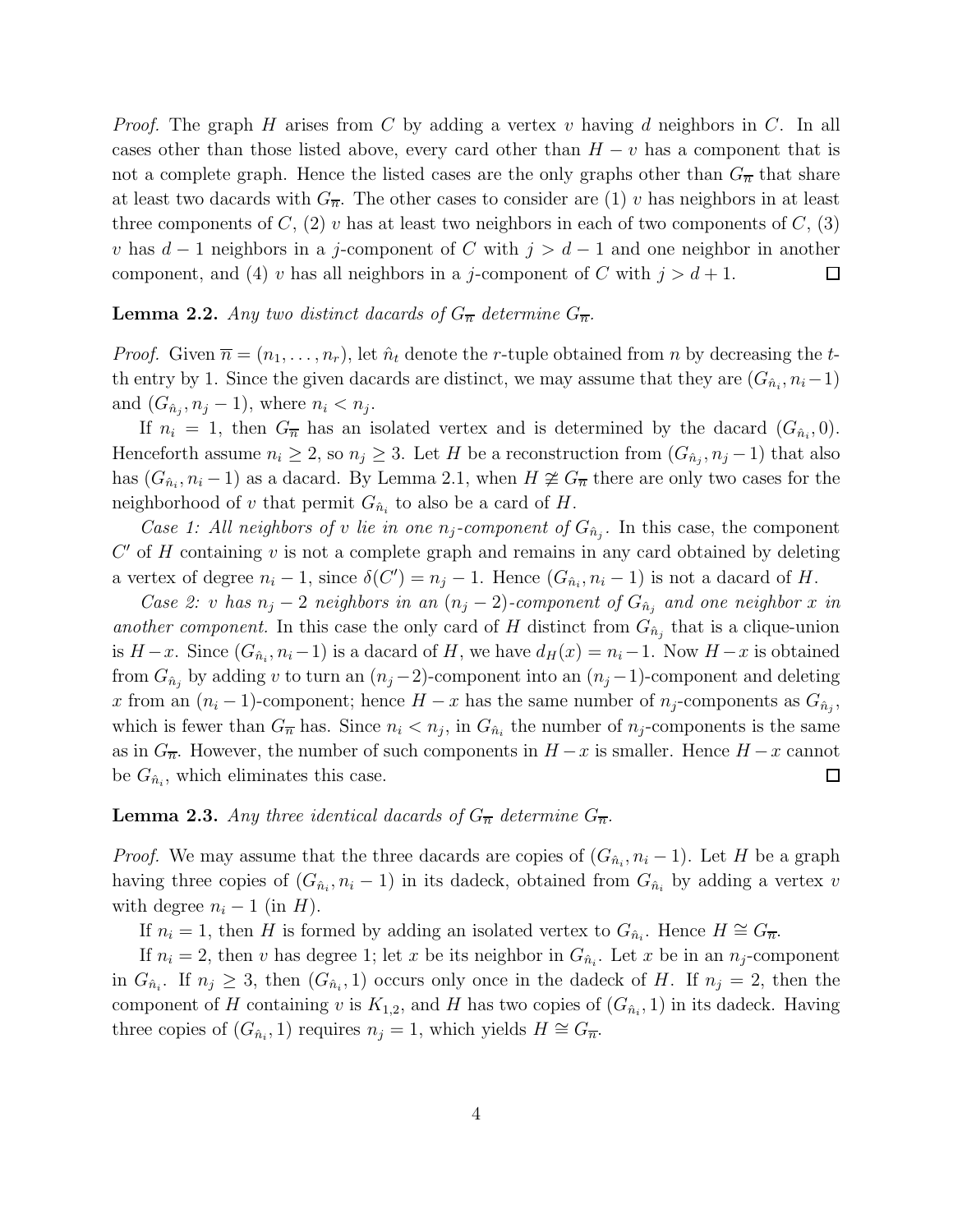Hence we may assume  $n_i \geq 3$ . By Lemma 2.1, v has neighbors in at most two components of  $G_{\hat{n}_i}$ . If two components, then one is an  $(n_i - 2)$ -component and the other has just one neighbor of v. If one component, then it is an  $n_i$ -component or  $H \cong G_{\overline{n}}$ . Suppose  $H \not\cong G_{\overline{n}}$ .

*Case 1: All neighbors of v lie in an*  $n_i$ *-component of*  $G_{\hat{n}_i}$ . Here the component  $C'$  of  $H$ containing v is not complete. It remains in all but two cards where vertices of degree  $n<sub>i</sub> - 1$ are deleted. Since H has three copies of  $(G_{\hat{n}_i}, n_i - 1)$  in its dadeck, this case does not arise.

*Case 2:* v *has*  $n_i - 2$  *neighbors in an*  $(n_i - 2)$ -component of  $G_{\hat{n}_i}$  and one neighbor x in *another component.* In this case,  $H - u$  is a clique-union only for  $u \in \{v, x\}$ . Since H has at least three such cards, this case does not arise.  $\Box$ 

With these lemmas, the results for drn and adrn on  $G_{\overline{n}}$  and  $K_{\overline{n}}$  do not require much more work. We will use two lemmas proved by Barrus and West [1] (the proofs are not difficult).

**Lemma 2.4** ([1]). A graph G satisfies  $\text{drn}(G) = 1$  if and only if G or its complement has *an isolated vertex or has a leaf whose deletion leaves a vertex-transitive graph.*

**Lemma 2.5** ([1]). *If* G *is vertex-transitive and is not complete or edgeless, then* drn(G)  $\geq$  3.

Since complete graphs and their complements are determined by any one dacard, we consider only  $r \geq 2$  when studying  $K_{\overline{n}}$ .

**Theorem 2.6.** *If*  $r \geq 2$  *and*  $n_1 \leq \cdots \leq n_r$ *, then* 

$$
d\text{rn}(K_{\overline{n}}) = \text{drn}(G_{\overline{n}}) = \begin{cases} 1, & \text{if } n_1 = 1; \\ 3, & \text{if } n_1 = n_r \ge 2. \\ 2, & \text{otherwise.} \end{cases}
$$

*Proof.* Since  $G_{\overline{n}}$  is the complement of  $K_{\overline{n}}$ , it suffices to determine drn $(G_{\overline{n}})$ , where  $\overline{n}$  =  $(n_1, \ldots, n_r)$ . By Lemma 2.4,  $\dim(G_{\overline{n}}) = 1$  when  $n_1 = 1$ , and otherwise  $\dim(G_{\overline{n}}) \geq 2$ . If  $n_1 < n_r$ , then the dadeck of  $G_{\overline{n}}$  has two distinct dacards. By Lemma 2.2,  $\text{drn}(G_{\overline{n}}) \leq 2$ .

The only remaining case is  $n_1 = n_r \geq 2$ , where  $G_{\overline{n}}$  is vertex-transitive and not complete or edgeless. By Lemma 2.5,  $\text{drn}(G_{\overline{n}}) \geq 3$ . Since  $r \geq 2$ , in  $G_{\overline{n}}$  there are at least four vertices, so  $G_{\overline{n}}$  has at least three dacards, and Lemma 2.3 yields drn $(G_{\overline{n}}) \leq 3$ .  $\Box$ 

**Theorem 2.7.** For the complete r-partite graph  $K_{\overline{n}}$  with  $n_1 \leq \cdots \leq n_r$ ,

$$
adrn(K_{\overline{n}}) = adrn(G_{\overline{n}}) = \begin{cases} 1, & \text{if } n_1 = n_{r-1} = 1 \text{ and } n_r \in \{1, 2\}; \\ 3, & \text{if } n_j - n_i \in \{0, 2\} \text{ for some } i \text{ and } j \text{ with } n_j > 1; \\ 2, & \text{otherwise.} \end{cases}
$$

*Proof.* Again it suffices to determine adrn $(G_{\overline{n}})$ . By Lemmas 2.2 and 2.3, adrn $(G_{\overline{n}}) \leq 3$ . When  $n_1 = n_{r-1} = 1$  and  $n_r \in \{1, 2\}$ , any dacard of  $G_{\overline{n}}$  determines  $G_{\overline{n}}$ .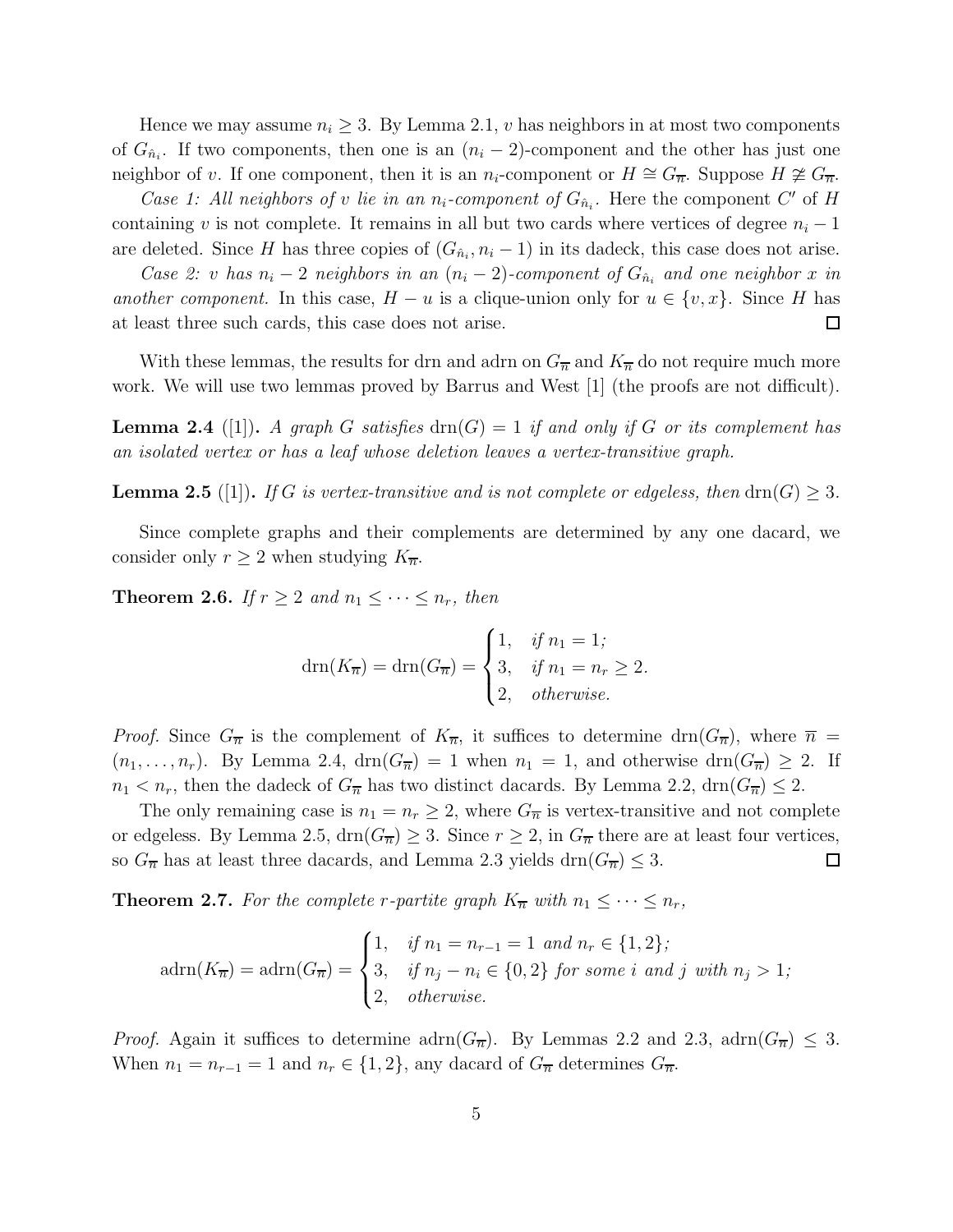If  $n_j - n_i \in \{0, 2\}$  with  $n_j > 1$ , then construct H from  $G_{\hat{n}_j}$  by adding a vertex v as follows. If  $n_j = n_i$ , then let v have  $n_j - 1$  neighbors in one  $n_j$ -component, which exists since  $n_i = n_j$ . If  $n_j = n_i + 2$ , then let v have  $n_j - 2$  neighbors in an  $n_i$ -component and one neighbor x in an  $n_j - 1$ -component; note that  $H - v \cong H - x \cong G_{\hat{n}_j}$ . In either case,  $H \ncong G_{\overline{n}}$  and  $(G_{\hat{n}_j}, n_j - 1)$  appears at least twice in the dadecks of both H and  $G_{\overline{n}}$ . Thus  $adrn(G_{\overline{n}}) \geq 3$ .

If  $n_r \leq 2$ , then the cases above yield  $\text{adrn}(G_{\overline{n}}) = 1$  if  $n_{r-1} = 1$  and  $\text{adrn}(G_{\overline{n}}) = 3$  if  $n_{r-1} = 2$ . Therefore, we henceforth assume  $n_r \geq 3$ . Construct H from  $G_{\hat{n}_r}$  by adding a vertex v having  $n_r - 1$  neighbors not all in the same component of  $G_{\hat{n}_r}$ . Since  $H \not\cong G_{\overline{n}}$ , and  $(G_{\hat{n}_r}, n_r - 1)$  is a dacard of both H and  $G_{\overline{n}}$ , we have  $adrn(G_{\overline{n}}) \geq 2$ .

For the upper bound, by Lemma 2.2 it suffices to prove that any two identical dacards determine  $G_{\overline{n}}$ . Let  $(G_{\hat{n}_j}, n_j - 1)$  appear at least twice in the dadeck of  $G_{\overline{n}}$  and also at least twice in the dadeck of a graph H obtained from  $G_{\hat{n}_j}$  by adding v with  $n_j - 1$  neighbors.

If  $n_j = 1$ , then H arises by adding an isolated vertex to  $G_{\hat{n}_j}$ , and  $H \cong G_{\overline{n}}$ .

If  $n_j = 2$ , then let x be the one neighbor of v in H, with x in an  $n_i$ -component of  $G_{\hat{n}_j}$ . If  $n_i \geq 3$ , then  $(G_{\hat{n}_j}, 1)$  appears only once in the dadeck of H. If  $n_i = 2$ , then the earlier case  $n_i = n_j$  applies. Thus  $n_i = 1$ , which yields  $H \cong G_{\overline{n}}$ .

Hence we may assume  $n_i \geq 3$ . If  $H \not\cong G_{\overline{n}}$ , then Lemma 2.1 leaves two cases. In the case where v has neighbors in two components of  $G_{\hat{n}_j}$ , the component having  $n_j - 2$  neighbors of v must be an  $(n_j - 2)$ -component of  $G_{\hat{n}_j}$ . Since  $d_G(v) = n_j - 1$ , the dacard  $G_{\hat{n}_j}$  cannot be created from  $G_{\overline{n}}$  by deleting v from an  $(n_j - 1)$ -component. Hence  $G_{\overline{n}}$  must have an  $(n_j - 2)$ -component, which reduces to the earlier case  $n_i = n_j - 2$ .

The remaining case allowed by Lemma 2.1 is that all  $n_j - 1$  neighbors of v lie in one  $n_j$ -component of  $G_{\hat{n}_j}$ . Since  $G_{\hat{n}_j}$  is obtained from  $G_{\overline{n}}$  by deleting v from an  $n_j$ -component, this requires a second  $n_j$ -component in  $G_{\hat{n}_j}$ , which reduces to the earlier case  $n_j = n_i$ . Ш

## **3** dern $(G_{\overline{n}})$  and adern $(G_{\overline{n}})$

We now consider degree-associated edge-reconstruction numbers. As noted in the introduction, a graph and its complement may have different values of dern. We begin with the clique-union  $G_{\overline{n}}$  and later discuss  $K_{\overline{n}}$ .

**Lemma 3.1.** *If a graph* G *has an edge* e *such that*  $d(e) = 0$  *or no two nonadjacent vertices in*  $G - e$  *other than the endpoints of e have degree-sum d(e), then the decard*  $(G - e, d(e))$ *determines* G*.*

*Proof.* If  $d(e) = 0$ , then any reconstruction from the decard  $(G - e, 0)$  must add an edge joining two isolated vertices in  $G - e$ , yielding a graph isomorphic to G. In the other case, since no other pair of non-adjacent vertices in  $G - e$  has degree-sum  $d(e)$ , there is only one way to place the edge e to obtain a graph having  $(G - e, d(e))$  as a decard.  $\Box$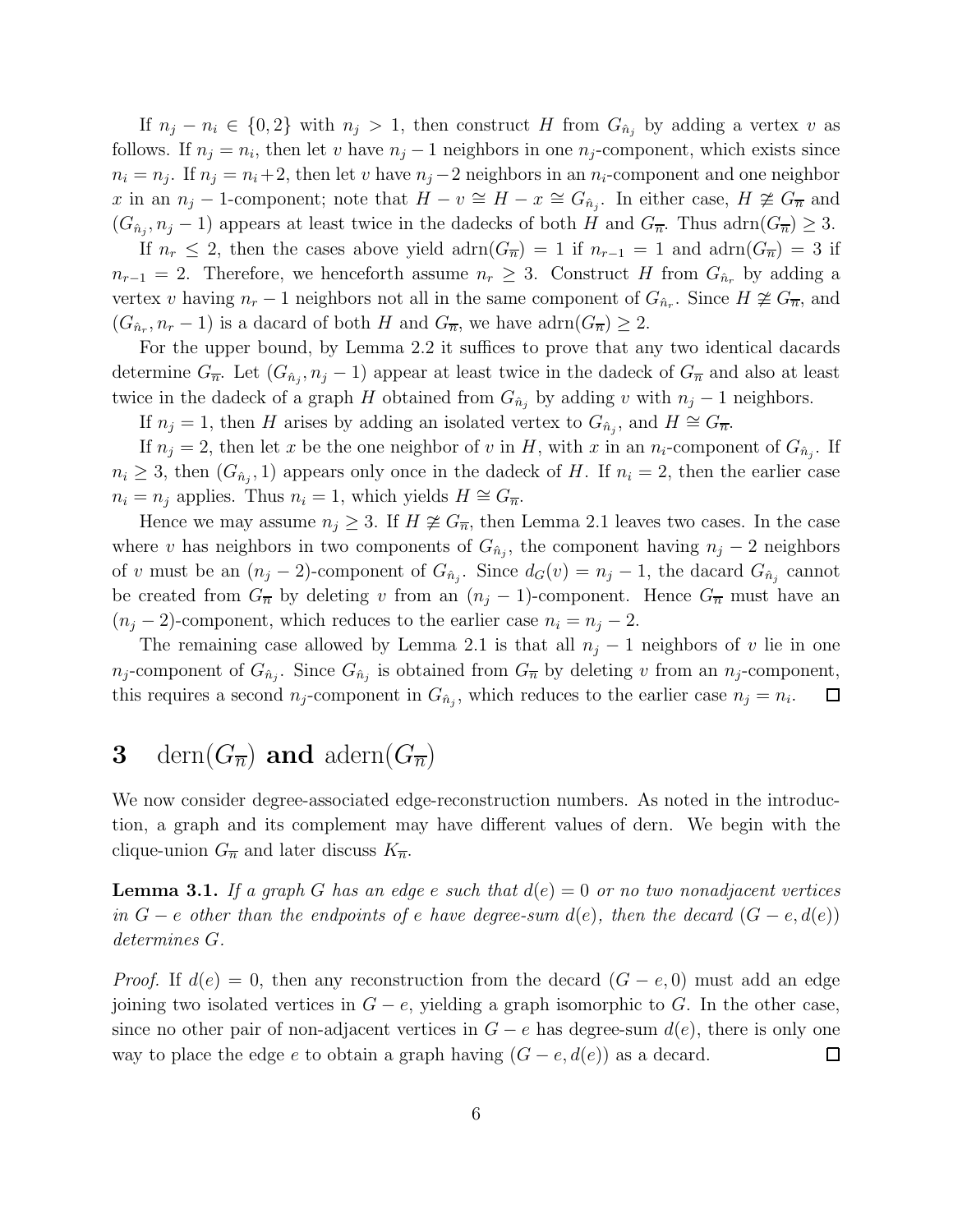The condition in Lemma 3.1 is sufficient but not necessary. For example, if G consists of one edge uv joining two disjoint complete graphs, then the condition fails, but dern $(G) = 1$ . In general, dern(G) = 1 if and only if G has an edge e such that all nonadjacent pairs in  $G - e$  with degree-sum  $d(e)$  are in the same edge-orbit in the complement of  $G - e$ .

**Lemma 3.2.** For clique-unions,  $\text{dern}(G_{\overline{n}}) = 1$  if and only if (1)  $G_{\overline{n}}$  has a 2-component, or *(2) there exists* k with  $k \geq 3$  *such that*  $G_{\overline{n}}$  *has a* k-component, has no  $(k-1)$ -component, *and does not have both a*  $(k + j)$ *-component and a*  $(k - j - 2)$ *-component for any* j with  $0 \le j \le k-3$ *.* 

*Proof. Sufficiency.* If (1) holds, then Lemma 3.1 applies. Now suppose that  $G_{\overline{n}}$  has a kcomponent and that  $G_{\overline{n}}$  has neither a  $(k-1)$ -component nor both a  $(k + j)$ -component and a  $(k - j - 2)$ -component with  $0 \leq j \leq k - 3$ . For an edge uv in the k-component,  $d(uv) = 2k - 4$ . In  $G_{\overline{n}} - uv$ , the only pair of non-adjacent vertices with degree-sum  $2k - 4$ is  $\{u, v\}$ , so Lemma 3.1 applies.

*Necessity*. We prove the contrapositive; assume that (1) and (2) fail. Since (1) fails,  $G_{\overline{n}}$  has no 2-component. Consider any edge e in  $G_{\overline{n}}$ , it belongs to some k-component with  $k \geq 3$ . Since (2) fails,  $G_{\overline{n}}$  also either has a  $(k-1)$ -component or has a  $(k + j)$ -component and a  $(k - j - 2)$ -component for some j with  $0 \le j \le k - 3$ . In both cases, we can add an edge with degree  $2k - 4$  to  $G_{\overline{n}} - e$  that creates a graph not isomorphic to  $G_{\overline{n}}$ .  $\Box$ 

**Lemma 3.3.** Any two decards of  $G_{\overline{n}}$  determine  $G_{\overline{n}}$ , except for two identical decards having *degree* 2 *for the deleted edge.*

*Proof.* Let  $e_1$  and  $e_2$  be the edges deleted to form these decards, with  $d(e_1) \leq d(e_2)$ . By Lemma 3.1, we may assume  $d(e_1) > 0$ . Since all edges in  $G_{\overline{n}}$  have even degree, we may assume  $d(e_1) \geq 2$ . We exclude the case  $d(e_2) = 2$ , so  $d(e_2) \geq 4$ .

Let H be a reconstruction from  $(G_{\overline{n}}-e_2, d(e_2))$  that also has  $(G_{\overline{n}}-e_1, d(e_1))$  as a decard; H is obtained from  $G_{\overline{n}} - e_2$  by adding an edge e' of degree  $d(e_2)$ . If  $H \ncong G_{\overline{n}}$ , then e' joins two vertices in distinct components of  $G_{\overline{n}} - e_2$ . Let H' be the component of H containing e'. Since  $d(e_2) \geq 4$ , there are at least six vertices in H'. For any edge e of degree  $d(e_1)$  in H, the graph  $H - e$  has a component of order at least 4 in which  $e'$  is a cut-edge. Since every component with at least four vertices in any decard of  $G_{\overline{n}}$  has no cut-edge,  $(G_{\overline{n}} - e_1, d(e_1))$ is not a decard of H. This contradiction yields  $H \cong G_{\overline{n}}$ .  $\Box$ 

For  $r \geq 2$ , the disjoint union of  $K_{1,3}$  with  $r-2$  isolated vertices has the same dedecks as  $G_{(1,\ldots,1,3)}$ , so they are not reconstructible from their dedecks.

**Theorem 3.4.** *For the graph*  $G_{\overline{n}}$  *with*  $n_1 \leq \cdots \leq n_r$  *and*  $\overline{n} \neq (1, \ldots, 1, 3)$ *,* 

$$
\text{dern}(G_{\overline{n}}) = \begin{cases} 1, & \text{if } \overline{n} \text{ satisfies the condition of Lemma 3.2;} \\ 4, & \text{if } \overline{n} = (1, \dots, 1, 3, \dots, 3) \text{ with } n_1 = 1 \text{ and } n_{r-1} = 3; \\ 2, & \text{otherwise.} \end{cases}
$$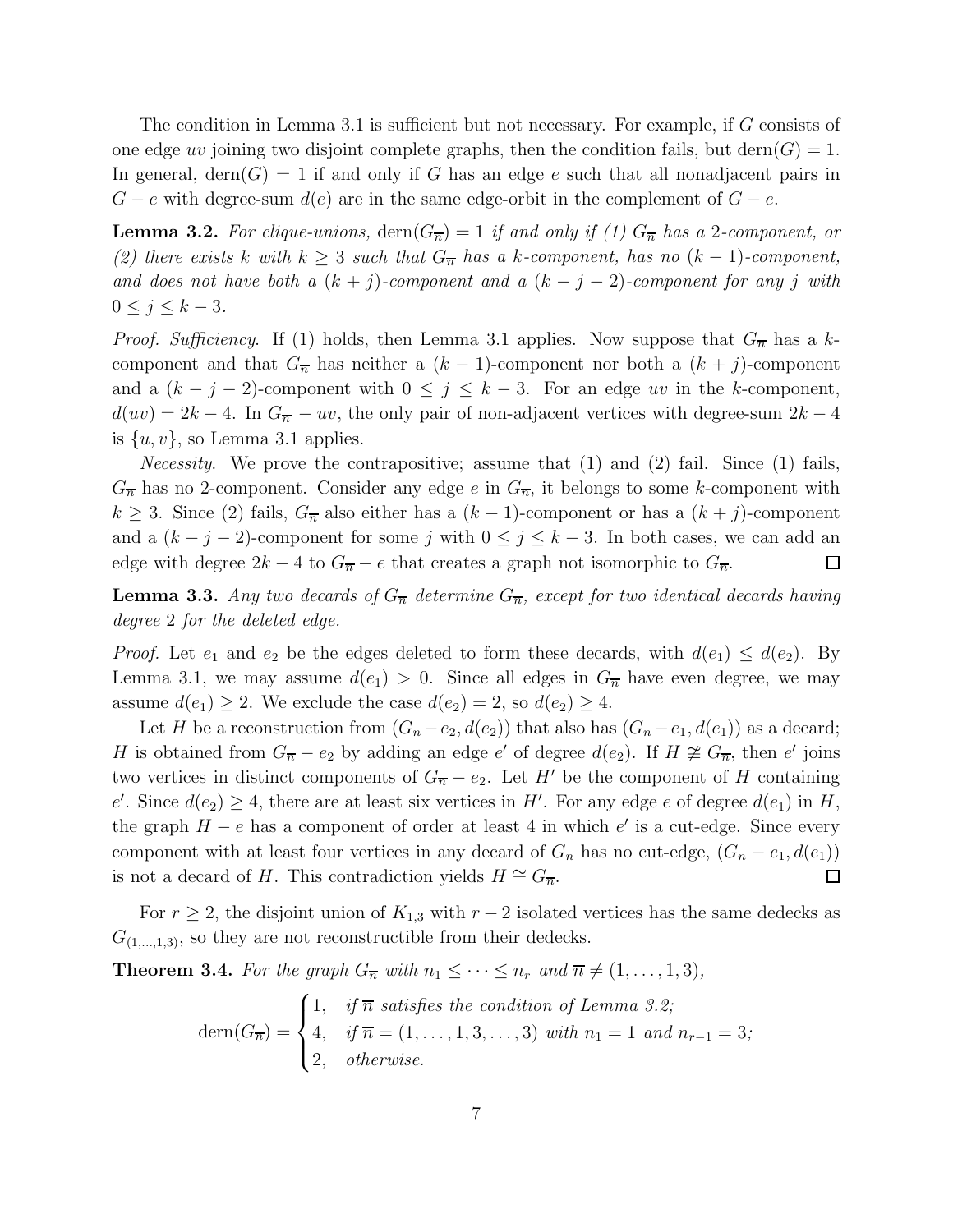*Proof.* We have dern $(G_{\overline{n}}) = 1$  when Lemma 3.2 applies (including all cases with  $n_1 > 1$ ), and dern $(G_{\overline{n}}) \ge 2$  otherwise. If  $n_r \ge 4$ , then Lemma 3.3 yields dern $(G_{\overline{n}}) \le 2$ .

In the remaining case,  $G_{\overline{n}}$  has at least two 3-components, at least one 1-component, and no components of other sizes. All decards of  $G_{\overline{n}}$  are copies of  $(G', 2)$ , where  $G'$  is obtained from  $G_{\overline{n}}$  by deleting one edge. The graph obtained from  $G_{\overline{n}}$  by replacing a 1-component and a 3-component with  $K_{1,3}$  also has three copies of  $(G', 2)$  in its dedeck, so dern $(G_{\overline{n}}) \geq 4$ .

Let H be a graph having four copies of  $(G', 2)$  in its dedeck; H is obtained from G' by adding an edge  $e'$  joining two vertices with degree-sum 2. If  $e'$  joins the two vertices of degree 1 in G', then  $H \cong G_{\overline{n}}$ . Otherwise, e' joins an isolated vertex with a vertex v of degree 2 in G'. The component of  $G'$  containing  $v$  may be a triangle or a path of length 2. Each resulting graph shares at most three decards with  $G_{\overline{n}}$ . Hence  $H \cong G_{\overline{n}}$ , yielding dern $(G_{\overline{n}}) \leq 4$ .  $\Box$ 

Let  $F + F'$  denote the disjoint union of graphs F and F'.

**Theorem 3.5.** *For the graph*  $G_{\overline{n}}$  *with*  $n_1 \leq \cdots \leq n_r$  *and*  $\overline{n} \neq (1, \ldots, 1, 3)$ *,* 

$$
adern(G_{\overline{n}}) = \begin{cases} 1, & \text{if every edge of } G_{\overline{n}} \text{ satisfies the condition of Lemma 3.1;} \\ 3, & \text{if } n_1 = 2 \text{ and } G_{\overline{n}} \text{ has a 3-component;} \\ 4, & \text{if } n_1 = 1 \text{ and } G_{\overline{n}} \text{ has a 3-component;} \\ 2, & \text{otherwise.} \end{cases}
$$

*Proof. Case 1: Every edge of*  $G_{\overline{n}}$  *satisfies the condition of Lemma 3.1.* By Lemma 3.1, every decard  $(G_{\overline{n}} - e, d(e))$  determines  $G_{\overline{n}}$ .

*Cases 2 and 3:*  $n_1 \leq 2$  *and*  $G_{\overline{n}}$  *has a* 3*-component.* Let  $c = 5 - n_1$ ; we prove adern $(G_{\overline{n}})$ c. The graph  $K_2 + K_3$  shares two decards with a 5-vertex path, and the graph  $K_1 + K_3$ shares three decards with  $K_{1,3}$ . Hence adern $(G_{\overline{n}}) \geq c$ .

For the upper bound, we show that any c decards determine  $G_{\overline{n}}$ . By Lemma 3.3, we may assume that all are copies of  $(G', 2)$ , where G' arises by deleting an edge of a 3-component in  $G_{\overline{n}}$ . Let H be a graph having c copies of  $(G', 2)$  in its dedeck; H arises from G' by adding an edge  $e'$  joining vertices with degree-sum 2.

When e' joins vertices of degree 1 in G', there are three possible graphs; one is  $G_{\overline{n}}$ . The others have a 5-vertex path or 3- and 4-vertex paths as components. The dedecks have at most two copies of  $(G', 2)$ , since G' has only one path component with at least three vertices.

When  $n_1 = 1$  and  $c = 4$ , also e' may join a vertex of degree 2 to an isolated vertex, creating a component that is  $K_{1,3}$  or  $K_{1,3}$  plus an edge. Since G' has no such component, decards shared with  $G_{\overline{n}}$  must arise by deleting an edge of this component. Three edges yield G' when the component is  $K_{1,3}$ , but only one in the other case. Hence  $adern(G_{\overline{n}}) \leq c$ .

*Case 4: Some edge fails the condition of Lemma 3.1, and*  $G_{\overline{n}}$  *does not have both a* 3*component and a smaller component.* Since some edge fails the condition of Lemma 3.1,  $adern(G_{\overline{n}}) > 1$  and  $n_r \geq 4$ . Also,  $n_1 = 3$  or  $G_{\overline{n}}$  has no 3-component. By Lemmas 3.1 and 3.3, any two decards determine  $G_{\overline{n}}$ .  $\Box$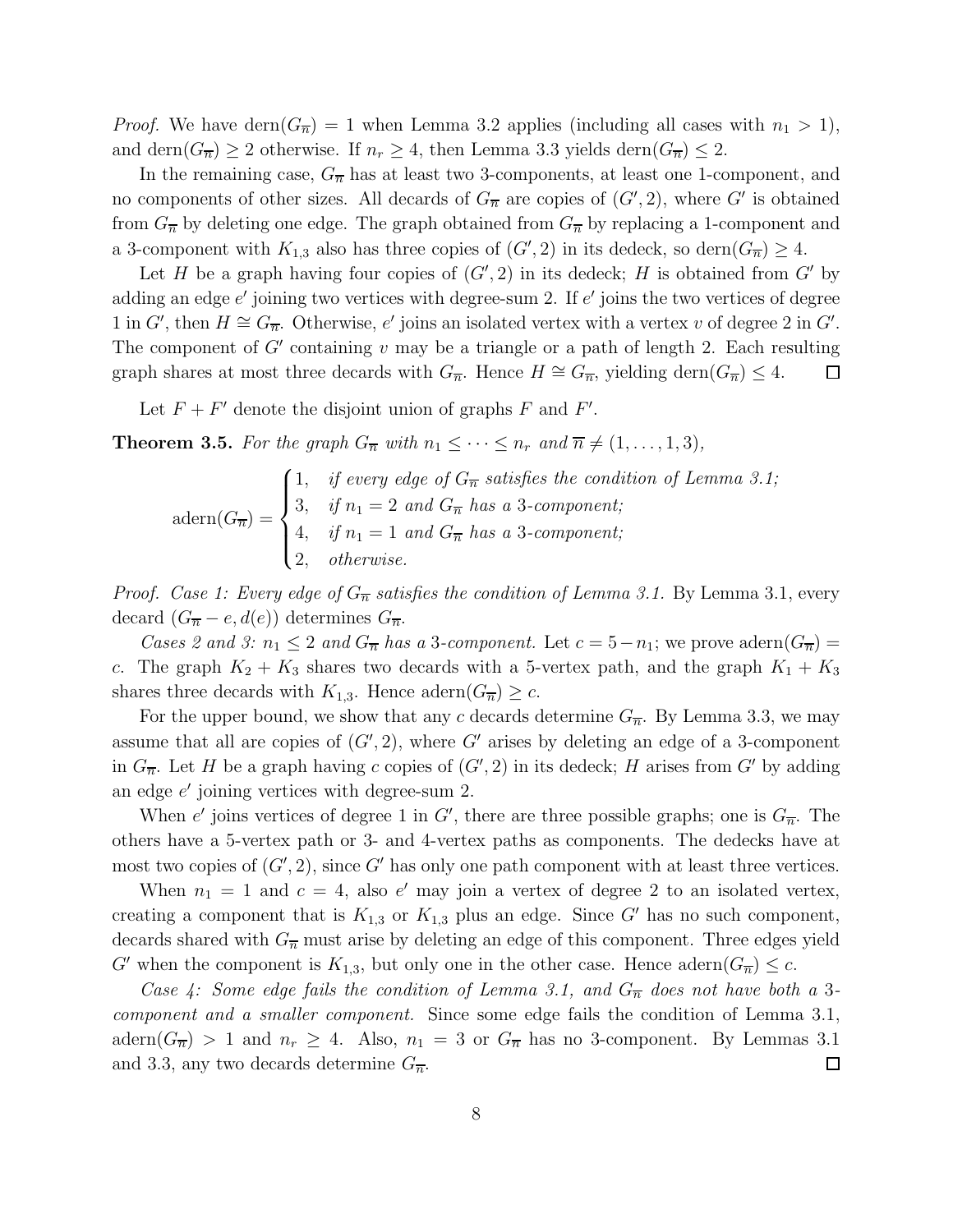### 4 dern $(K_{\overline{n}})$  and adern $(K_{\overline{n}})$

Since Monikandan and Sundar Raj [9] determined these parameters for complete bipartite graphs, we henceforth assume  $r \geq 3$ . In the complete multipartite graph  $K_{\overline{n}}$ , let a k-part be a partite set of size k (analogous to k-component in  $G_{\overline{n}}$ ). Let  $m = \sum n_i$ , so any vertex in an  $n_j$ -part has degree  $m - n_j$ .

**Lemma 4.1.** *A decard*  $(K_{\overline{n}} - e, d(e))$  *determines*  $K_{\overline{n}}$  *if and only if (1) e joins a* 1*-part and a* 2*-part, or (2) e joins a* k*-part and an*  $\ell$ *-part such that*  $|k - \ell| \notin \{1, 2\}$  *and*  $K_{\overline{n}}$  *has no*  $\left(\frac{k+\ell}{2}+1\right)$ *-part.* 

*Proof. Sufficiency.* Under (1),  $d(e) = 2m-5$ . In  $K_{\overline{n}}-e$ , the only nonadjacent pairs of vertices with degree-sum  $2m - 5$  are the endpoints of e and the vertices of the 2-part containing an endpoint of e. Adding either edge yields  $K_{\overline{n}}$ . Under (2),  $d(e) = 2m - (k + \ell) - 2$ . Since  $|k - \ell| \notin \{1, 2\}$ , no two vertices within one of these parts has degree-sum  $d(e)$  in  $K_{\overline{n}} - e$ . Since also  $K_{\overline{n}}$  has no  $(\frac{k+\ell}{2}+1)$ -part, the only nonadjacent vertices in  $K_{\overline{n}}-e$  with degree-sum  $d(e)$  are the endpoints of e.

*Necessity*. An edge e failing the condition joins a k-part and an  $\ell$ -part such that  $(1)$  $\{k, \ell\} \neq \{1, 2\}$  and (2)  $|k - \ell| \in \{1, 2\}$  or  $K_{\overline{n}}$  has a  $(\frac{k+\ell}{2}+1)$ -part. In either case, we can add an edge with degree  $2m - (k + \ell) - 2$  to  $K_{\overline{n}} - e$  to create a graph not isomorphic to  $K_{\overline{n}}$ .  $\Box$ 

**Lemma 4.2.** Any two decards of  $K_{\overline{n}}$  determine  $K_{\overline{n}}$ , except when the two decards are the *same and are generated by deleting an edge joining a* 3*-part to a smaller part.*

*Proof.* Let  $(K_{\overline{n}} - e_1, d(e_1))$  and  $(K_{\overline{n}} - e_2, d(e_2))$  be two decards. Suppose that  $e_1$  joins an *i*part and a j-part, with  $i \leq j$ , and  $e_2$  joins a k-part and an  $\ell$ -part, with  $k \leq \ell$ . We may assume that neither edge satisfies the condition of Lemma 4.1. Thus  $(i, j)$ ,  $(k, \ell) \notin \{(1, 1), (1, 2)\}.$ Hence,  $i + j \geq 4$  and  $k + \ell \geq 4$ .

The complement of  $K_{\overline{n}}$  is  $G_{\overline{n}}$ , with r components, all complete. The complement of  $K_{\overline{n}} - e_1$  is  $G_{\overline{n}} + e_1$ , where  $e_1$  joins an *i*-component and a *j*-component of  $G_{\overline{n}}$ . Hence  $G_{\overline{n}} + e_1$ has  $r - 1$  components.

Let H be a reconstruction from  $(K_{\overline{n}}-e_1, d(e_1))$  that also has  $(K_{\overline{n}}-e_2, d(e_2))$  as a decard. Let e' be the added edge, so  $H = K_{\overline{n}} - e_1 + e'$ . Let e be the edge deleted from H to obtain  $K_{\overline{n}}-e_2$ ; note that e has degree  $d(e_2)$  in H. We may assume  $e \neq e'$ , even if  $K_{\overline{n}}-e_1 \cong K_{\overline{n}}-e_2$ . Let  $H' = K_{\overline{n}} - e_1 + e' - e$ ; the complement of H' is  $G_{\overline{n}} + e_1 - e' + e$ .

If  $e' = e_1$ , then  $H = K_{\overline{n}}$ , so we may assume  $e' \neq e_1$ . Our task is to show that in this case, H' cannot be isomorphic to  $K_{\overline{n}} - e_2$ , and hence no graph other than  $K_{\overline{n}}$  shares these two decards with  $K_{\overline{n}}$ .

Since  $e' \neq e_1$ , the edge  $e'$  is not a cut-edge of  $G_{\overline{n}} + e_1$ . Hence  $G_{\overline{n}} + e_1 - e'$  has  $r - 1$ components. If the endpoints of e lie in different components of  $G_{\overline{n}} + e_1 - e'$ , then the complement of H' has  $r-2$  components. Since the complement of  $K_{\overline{n}}-e_2$  has  $r-1$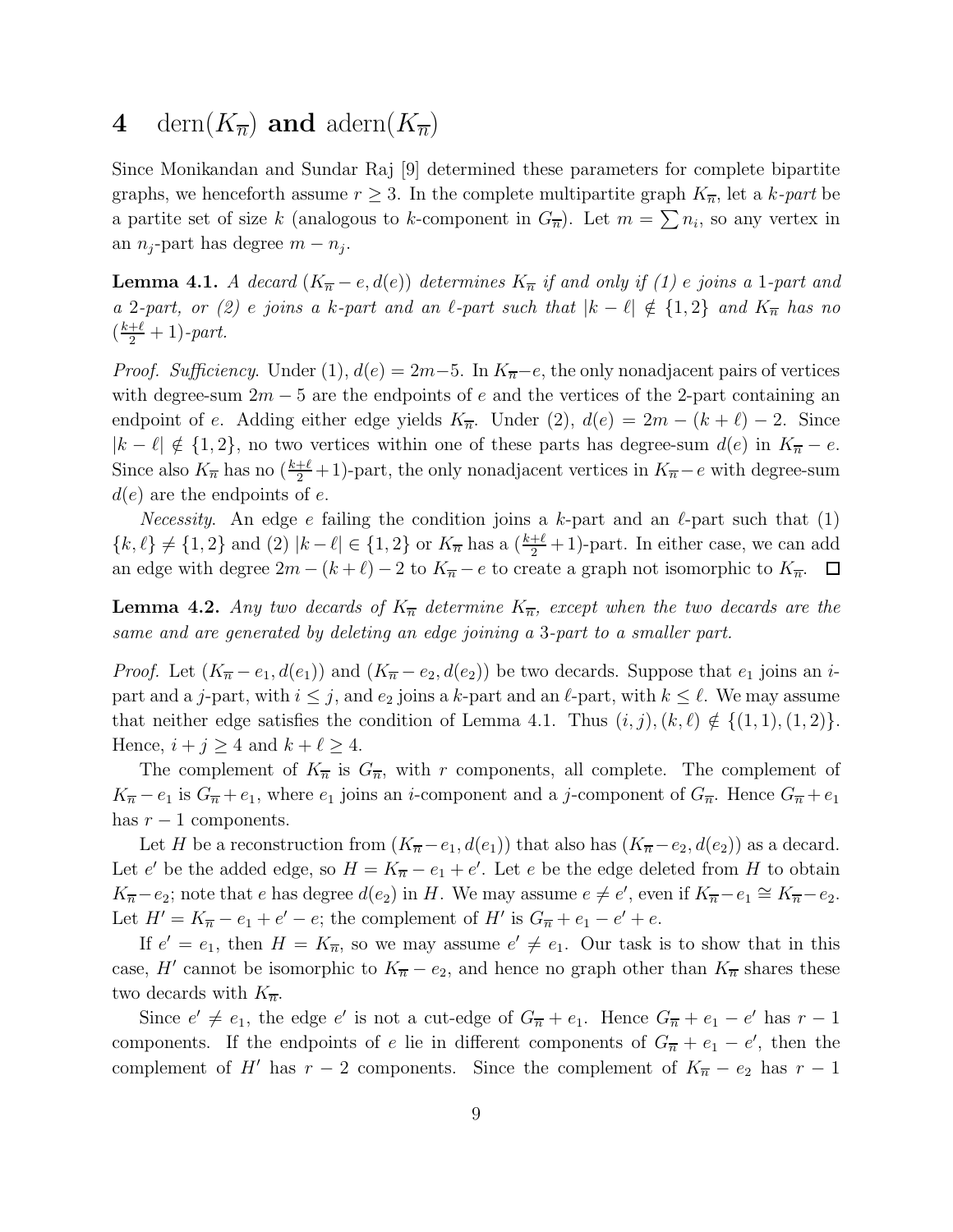components, H' cannot be a decard of  $K_{\overline{n}}$  and hence cannot be  $K_{\overline{n}} - e_2$ . Hence we may assume that the endpoints of e lie in one component of  $G_{\overline{n}} + e_1 - e'$ .

Let G' denote the non-complete component of  $G_{\overline{n}} + e_1$ , in which  $e_1$  is a cut-edge. Since  $e_1$  does not satisfy the condition of Lemma 4.1, we have that  $j - i \in \{1, 2\}$  or that  $K_{\overline{n}}$  has an  $(\frac{i+j}{2} + 1)$ -part, or both. We distinguish cases based on the location of e'.

*Case 1:*  $j - i \in \{1, 2\}$  *and* e' *joins two vertices in the j-part having an endpoint of* e<sub>1</sub>. Since  $(i, j) \neq (1, 2)$ , we have  $j \geq 3$ . Since  $e' \in E(G')$  in this case,  $G' - e'$  is the only component of  $G_{\overline{n}} + e_1 - e'$  that is not complete. Hence  $G' - e'$  is the component of  $G_{\overline{n}} + e_1 - e'$ containing both endpoints of e (recall that  $K_{\overline{n}} - e_2 = H - e$ ).

If  $j \geq 4$ , then  $G' - e' + e$  has no cut-edge. Thus no component with at least four vertices in the complement of H' has a cut-edge. However, since  $k+\ell \geq 4$ , the complement of  $K_{\overline{n}}-e_2$ has a component with at least four vertices in which  $e_2$  is a cut-edge. Hence  $H' \ncong K_{\overline{n}} - e_2$ .

If  $j = 3$  and  $i = 1$ , then  $G' - e' \cong K_{1,3}$ . We have  $G' - e' + e \cong G'$  and  $G_{\overline{n}} + e_1 - e' + e \cong G'$  $G_{\overline{n}} + e_1$ . Hence,  $H' \cong K_{\overline{n}} - e_1$ . In this case we have assumed that the two decards are not the same. That is,  $K_{\overline{n}} - e_2 \ncong K_{\overline{n}} - e_1$ , which yields  $H' \ncong K_{\overline{n}} - e_2$ , as desired.

If  $j = 3$  and  $i = 2$ , then  $G' - e'$  is a 5-vertex path. Up to isomorphism, there are four ways to add e to form  $G' - e' + e$ . One of them creates  $G'$ ; as in the previous subcase, this is forbidden by assuming  $K_{\overline{n}} - e_2 \ncong K_{\overline{n}} - e_1$ . In the other three cases (5-cycle, 4-cycle plus pendant edge, 3-cycle plus two pendant edges),  $G' - e' + e$  cannot be produced by adding an edge joining two complete graphs. That is,  $H - e$  is not a decard of  $K_{\overline{n}}$ .

*Case 2: e' joins two vertices of*  $K_{\overline{n}}$  *in an*  $(\frac{i+j}{2} + 1)$ *-part.* In this case,  $i + j$  is even. By Case 1, we may assume that the part containing the endpoints of  $e'$  does not contain an endpoint of  $e_1$ . Hence the complement  $G_{\overline{n}} + e_1 - e'$  of H has two non-complete components, one of which contains both endpoints of e.

Since we have assumed  $e \neq e'$ , and  $e'$  is the only edge missing from the component of  $G_{\overline{n}}+e_1-e'$  containing its endpoints, again e must join two vertices of  $G'$ , as in Case 1. Since G' has at least four vertices,  $G' + e$  is not a complete graph. Hence the complement of H' has two non-complete components. This implies that  $H'$  cannot be a decard of a complete multipartite graph and hence cannot be  $K_{\overline{n}} - e_2$ .  $\Box$ 

The problem is simpler for  $r = 2$ , because  $K_{m,n}$  is edge-transitive. Monikandan and Sundar Raj [9] solved it; we include the statement for completeness.

**Theorem 4.3** ([9]). *For*  $1 \le m \le n$  *and*  $(m, n) \ne (1, 3)$ *,* 

$$
adern(K_{m,n}) = \text{dern}(K_{m,n}) = \begin{cases} 3, & \text{if } (m,n) = (2,3); \\ 2, & \text{if } n \ge 4 \text{ and } m \in \{n-1, n-2\}; \\ 1, & \text{otherwise } ; \end{cases}
$$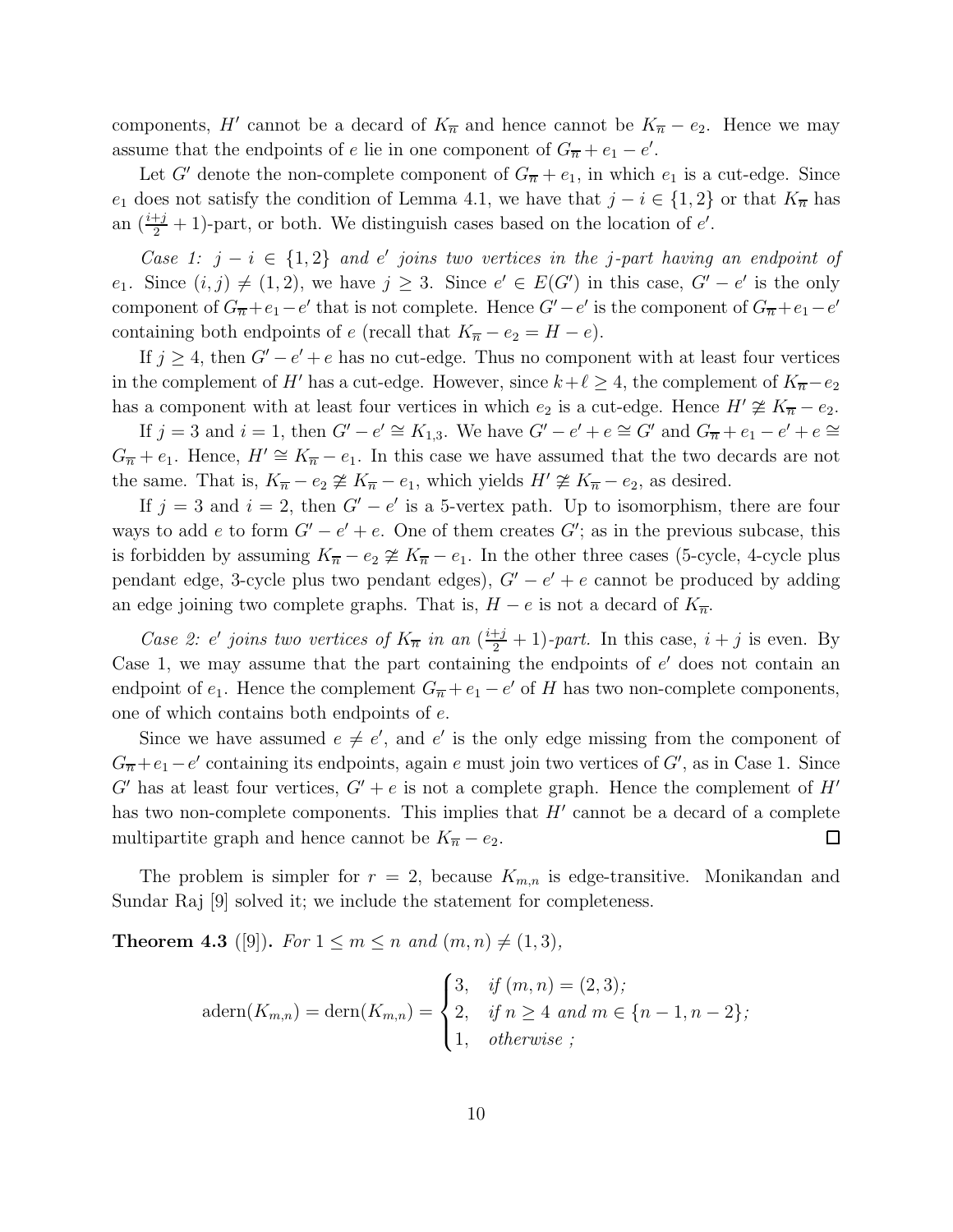**Theorem 4.4.** *If*  $r \geq 3$  *and*  $n_1 \leq \cdots \leq n_r$ *, then* 

$$
\text{dern}(K_{\overline{n}}) = \begin{cases} 1, & \text{if } (n_1, \dots, n_r) \text{ satisfies the condition of Lemma 4.1;} \\ 2, & \text{otherwise } \end{cases}
$$

*Proof.* We have dern $(K_{\overline{n}}) = 1$  when  $(n_1, \ldots, n_r)$  satisfies the condition of Lemma 4.1. Otherwise, dern $(K_{\overline{n}}) > 1$  and  $n_1 \neq n_r$ . Since also  $r \geq 3$ , there are distinct decards of  $K_{\overline{n}}$ , and Lemma 4.2 yields dern $(K_{\overline{n}}) \leq 2$ .  $\Box$ 

**Theorem 4.5.** *If*  $r \geq 3$  *and*  $n_1 \leq \cdots \leq n_r$ *, then* 

$$
\text{adern}(K_{\overline{n}}) = \begin{cases} 1, & \text{if every edge of } K_{\overline{n}} \text{ satisfies the condition of Lemma 4.1;} \\ 3, & \text{if } n_1 = 2 \text{ and } K_{\overline{n}} \text{ has a 3-part;} \\ 4, & \text{if } n_1 = 1 \text{ and } K_{\overline{n}} \text{ has a 3-part;} \\ 2, & \text{otherwise } ; \end{cases}
$$

*Proof. Case 1: Every edge of*  $K_{\overline{n}}$  *satisfies the condition of Lemma 4.1.* By Lemma 4.1, every decard  $(G_{\overline{n}} - e, d(e))$  determines  $K_{\overline{n}}$ .

*Case 2:*  $K_{\overline{n}}$  *has a* 3*-part and a* 2*-part but no* 1*-part.* Let S be the union of a 3-part and a 2-part. Let F be a 4-cycle plus a pendant edge, and let  $F'$  be a 5-cycle plus a chord. Both  $K_{2,3}$  and F' have two copies of  $(F, 3)$  as decards. Hence substituting F' for the subgraph of  $K_{\overline{n}}$  induced by S yields a graph sharing two decards with  $K_{\overline{n}}$ , so adern $(K_{\overline{n}}) \geq 3$ .

For the upper bound, since  $K_{\overline{n}}$  has no 1-part, Lemma 4.2 implies that we only need to prove that  $K_{\overline{n}}$  is determined by three copies of the decard  $(K_{\overline{n}} - e, d(e))$ , where e joins two vertices of S. Note that  $d(e) = 2m - 7$ , where  $m = |V(K_{\overline{n}})|$ . Construct H from  $K_{\overline{n}} - e$  by adding an edge e' of degree  $2m - 7$ . If  $H \not\cong K_{\overline{n}}$ , then e' joins vertices of degrees  $m - 4$  and  $m-3$  in the 3-part. The subgraph of H induced by S is F'. Each vertex of S has  $m-5$ neighbors outside S. Hence to obtain  $(K_{\overline{n}} - e, 2m - 7)$  as a decard of H, we must delete an edge with degree 3 in  $F'$ . There are four such edges, but only two yield  $F$  when deleted. Hence H has only two copies of  $(K_{\overline{n}} - e, 2m - 7)$  in its dedeck, so adern $(K_{\overline{n}}) \leq 3$ .

*Case 3:*  $K_{\overline{n}}$  *has a* 3*-part and a* 1*-part.* Let S be the union of a 3-part and a 1-part. Substituting  $K_1 + K_3$  for the subgraph of  $K_{\overline{n}}$  induced by S (which is  $K_{1,3}$ ) yields a graph sharing three decards with  $K_{\overline{n}}$ , so adern $(K_{\overline{n}}) \geq 4$ .

For the upper bound, by Lemma 4.2 we only need to prove that four identical decards obtained by deleting an edge joining a 3-part to a smaller part determine  $K_{\overline{n}}$ . If the smaller part is a 2-part, then the argument for Case 2 applies. Hence we only need to prove that four copies of  $(K_{\overline{n}} - e, 2m - 6)$  determine  $K_{\overline{n}}$ , where e joins a 3-part and a 1-part.

Construct H from  $K_{\overline{n}} - e$  by adding an edge of degree  $2m - 6$ . If  $H \not\cong K_{\overline{n}}$ , then H is formed by adding an edge joining the two vertices of degree  $m-3$  in a 3-part. The graph H has at most three copies of  $(K_{\overline{n}} - e, 2m - 6)$  in its dedeck. Hence, adern $(K_{\overline{n}}) \leq 4$ .